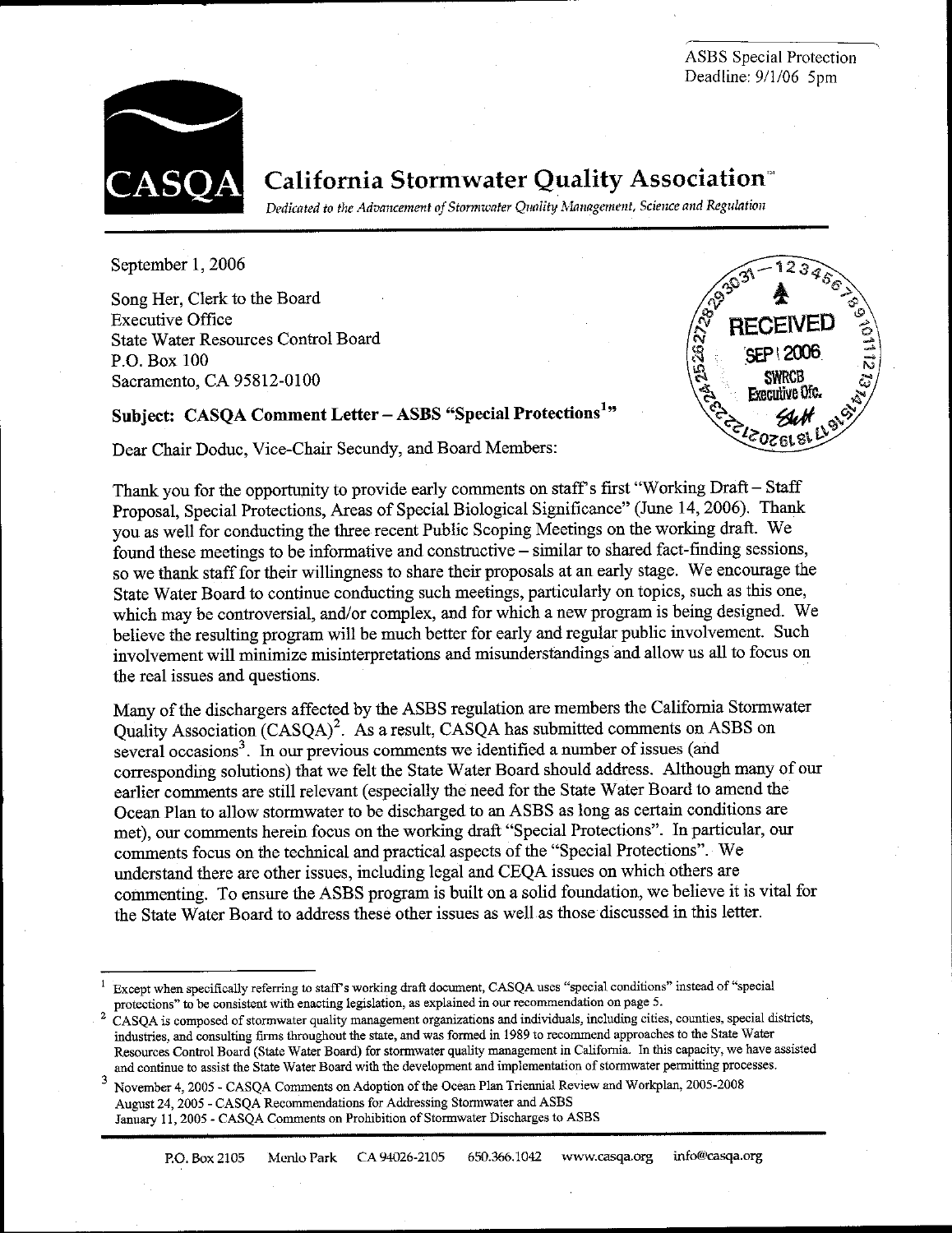Our overarching comment is that, unfortunately, as stormwater quality practitioners, we found the working draft hard to understand, hard to interpret, and therefore difficult to comment on. The three scoping meetings helped provide some clarity as to what was intended in the working draft but also made it clear that this first draft suffers from some significant uncertainty about basic tenets of the ASBS program, including:

#### **Goal – The goal of the ASBS program is unclear.**

The working draft states:

"The intent is to ensure that such discharges [storm water and nonpoint source waste discharges] will be controlled both to protect beneficial uses within ASBS and to protect and maintain the natural hydrological cycle and coastal ecology (.e.g., the flow of clean precipitation runoff into the ocean, by preserving coastal slope stability, and by avoiding landslides and anthropogenic erosion)." (p. 2 of 12)

This expression of the goal or intent of the program is very different from that already expressed in statute and the State Water Board's Ocean Plan, which essentially state that the goal of the ASBS program is "to protect marine species and biological communities from an undesirable alteration in natural water quality" (AB 2800, 2000) (Ocean Plan, 2005). Besides being different than statute and the Ocean Plan, these imprecise and inconsistent statements of the goal unduly confuse and complicate program development and implementation, and although well meaning, set the program on a different course with a different endpoint than that intended by the Legislature and State Water Board. At the August 15 scoping meeting in Monterey, Board Member Wolff asked commenters to express "where they want to go" (i.e., what is the goal). We appreciate this request and believe that until we are all clear on the goal, discussions about the rest of what the ASBS program might entail are premature.

*CASQA recommendation: The special conditions should clearly state the goal of the ASBS program and the goal statement should match previous expressions of the goal as contained in statute and the State Water Board Ocean Plan: The goal of the ASBS program is to protect marine species and biological communities from an undesirable alteration in natural water quality.* 

*CASQA recommendation: Once the goal statement is set, every provision in the working draft special conditions should be checked against the agreed-to goal to see if the provision is necessary, consistent with, and focused on reaching the goal. After this exercise and consistent with this principle, the initial staff proposal should be rewritten and provisions that do not conform to the goal should be deleted or substantially rewritten.* 

#### **Means versus ends – The difference is unclear.**

It became apparent during the scoping meetings that there is confusion as to what the ends (i.e., goal) are and what the means are to reach those ends. Some viewed the protection against "undesirable alteration in natural water quality" as the ends while others seemed to focus on the prohibition as the ends.

*CASQA recommendation: The special conditions should clearly state the goal (ends) of the ASBS program and clearly distinguish and describe the difference between the goal and the means (prohibition) for reaching the goal.*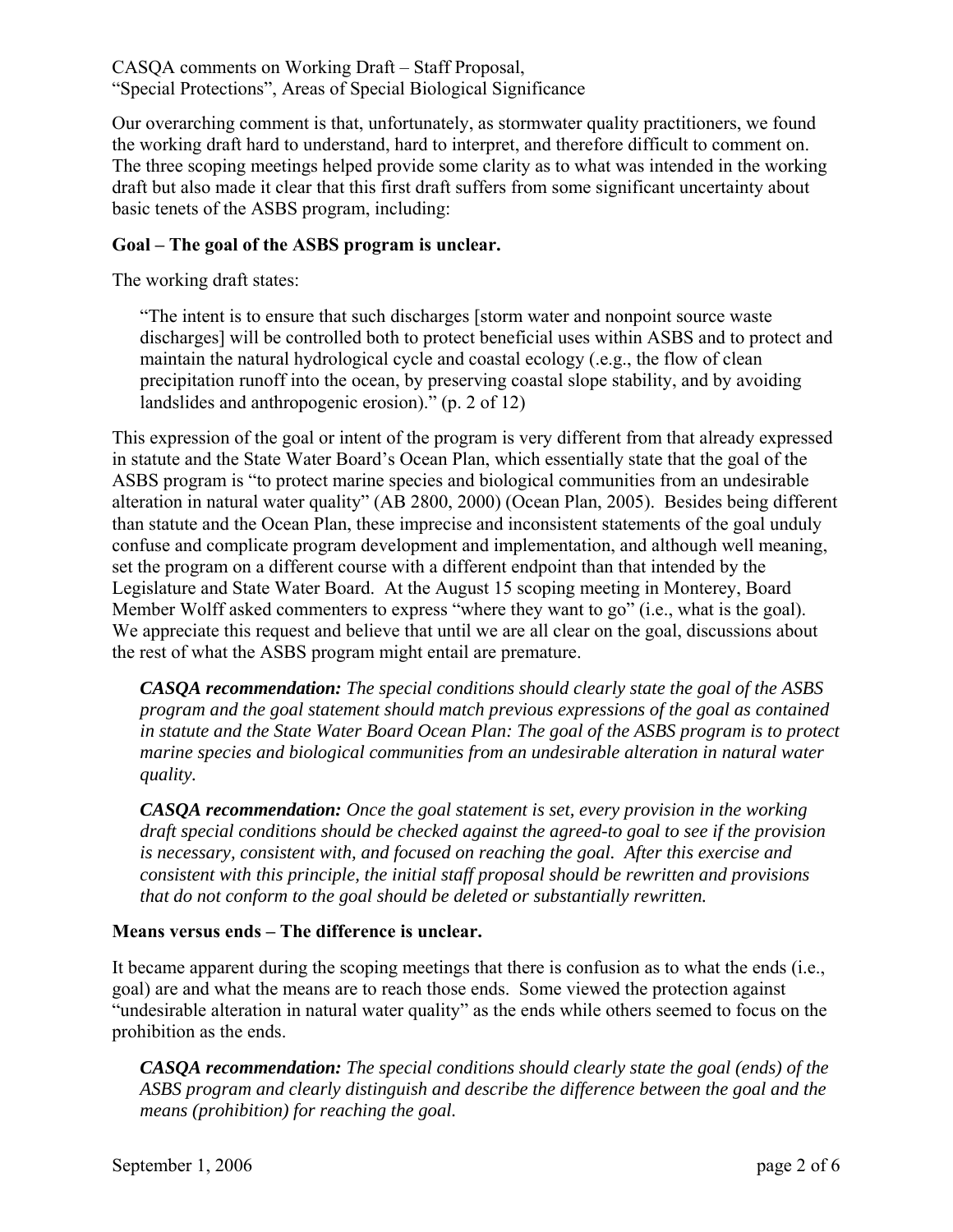#### **The definition of one means of reaching the goal – waste discharge prohibition − is unclear.**

It is not clear in the working draft and from statements by various staff at the scoping meetings what definition of waste is being used or that it is consistent with Porter-Cologne and the Ocean Plan<sup>[4](#page-2-0)</sup>. The working draft "Special Protections" appears to propose a functional definition of waste by defining a new kind of discharge on page 3 (see below), defining natural water conditions for two types of waters on pages 6-7 (see below), and defining what constitutes waste or a discharge (depending on what is intended to be prohibited – waste or discharges) on page 3 (see below):

#### Monitoring

"Samples collected from the reference streams will represent natural background for runoff."  $(5.a., p. 6)$ 

"Samples collected at the reference monitoring station [in the ocean] will represent natural water quality for all Ocean Plan constituents except indicator bacteria." (5.b., p. 6-7)

#### Existing permitted storm water point sources

"Discharges "composed of natural precipitation runoff" are discharges that do not cause a statistically significant increase (in pollutant concentrations in the receiving water adjacent to the storm water runoff as compared to the reference stream."

"Such discharges must not cause or contribute to a violation of the Water Quality Objectives in Chapter II of the California Ocean Plan, and must not alter natural water quality in an ASBS." (p. 3-4)

These last two passages appear to define waste, yet these definitions are not consistent with Porter-Cologne or the Ocean Plan.

*CASQA recommendation: The State Water Board should clarify the definition of waste in the Ocean Plan and clarify the definition in the special conditions. As currently written, the Ocean Plan definition could be interpreted to mean total discharge (quantity and quality), which effectively means the prohibition against waste is a prohibition of discharge (using the Porter-Cologne definition of waste,) or total discharge in quantity only (i.e., silent as to defining quality or what constitutes waste).* 

<span id="page-2-0"></span> $\overline{a}$ <sup>4</sup> (Porter-Cologne 13050(d)) "Waste" includes sewage and any and all other waste substances, liquid, solid, gaseous, or radioactive, associated with human habitation, or of human or animal origin, or from any producing, manufacturing, or processing operation, including waste placed within containers of whatever nature prior to, and for purposes of, disposal.

<sup>(</sup>p. 20, Ocean Plan, 2005) Waste\* shall not be discharged to areas designated as being of special biological significance. Discharges shall be located a sufficient distance from such designated areas to assure maintenance of natural water quality conditions in these areas. (p. 27, Ocean Plan, 2005) \*WASTE: As used in this Plan, waste includes a discharger's total discharge, of whatever origin, i.e., gross, not net, discharge.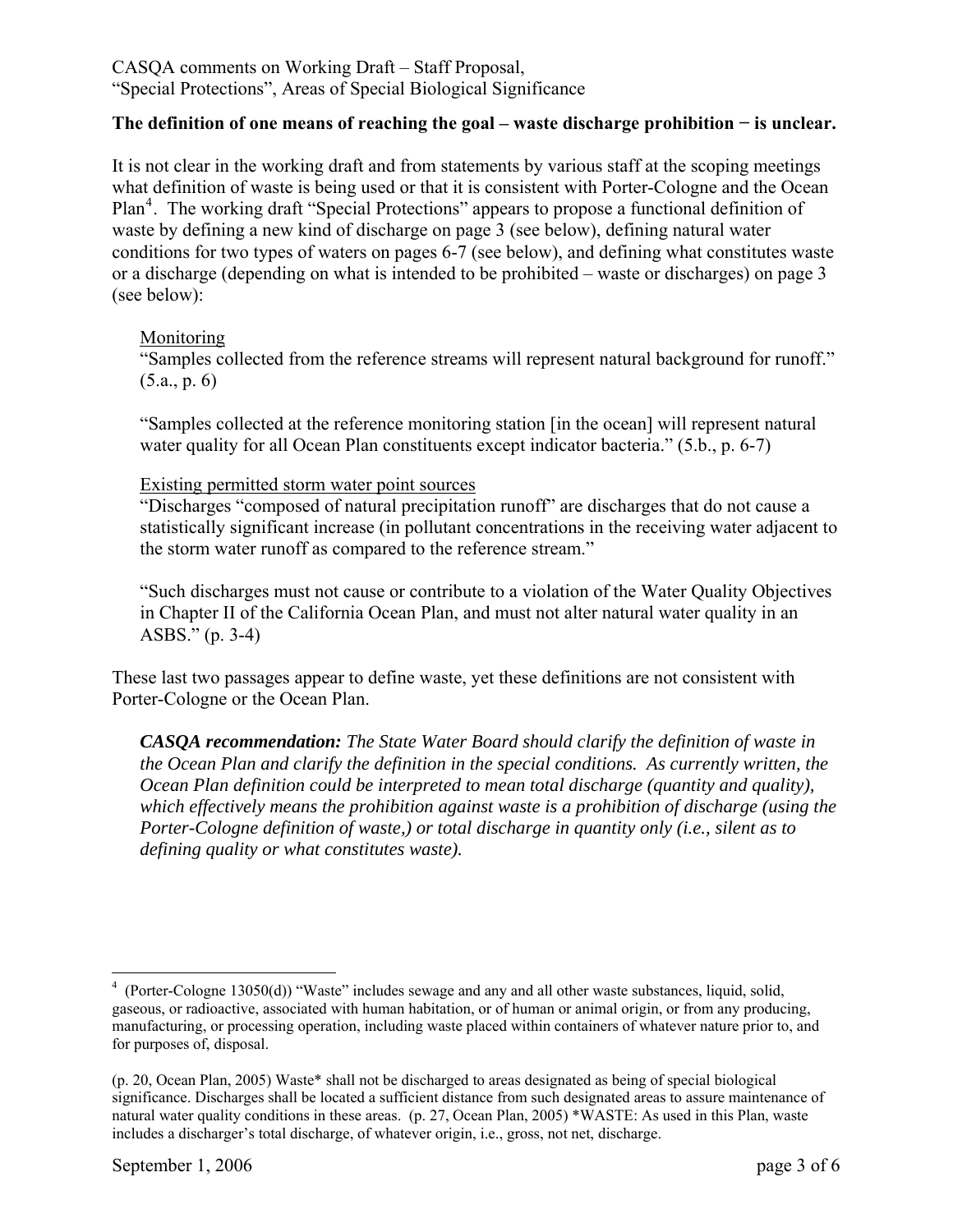#### **Standing of the other means of reaching the goal − special conditions − is not consistent with enacting legislation.**

Both AB 2800 (2000) and SB 512 (2004) describe two means of reaching the goal of protecting against undesirable alterations in natural water quality: waste discharges are 1) prohibited or 2) limited by special conditions. Both pieces of legislation, now law, present the two means as being of equal standing. The special conditions were not intended to be subservient or a less than equal (e.g., an exception) to the prohibition. The current Ocean Plan is silent on the second means – special conditions, hence the current effort to define them and the Ocean Plan is silent on the mechanism by which special conditions would be implemented.

In addition to the legislative reason that the standing of special conditions be equal to that of a waste discharge prohibition, there is an important scientific reason that they be equal. The goal of the ASBS program to protect against "undesirable alterations in natural water quality" includes an implicit consideration of effects on the receiving water and a recognition that some level of waste could exist in ASBS without causing undesirable alterations in natural water quality. The goal of the ASBS program is an effects-based definition. The definition of waste in Porter-Cologne however, does not include a consideration of impact on the receiving water. It is a presence/absence-based definition. Therefore, the prohibition of waste discharges, as a means to reach the goal, effectively overshoots the goal because that means does not consider effect. One must assume that the Legislature did not use phraseology for the goal of the ASBS program such as "no waste in ASBS" because they intended effect to be considered and recognized scientifically in the goal statement as a certain level of allowable waste. So they directed there also be an option for continued discharge into ASBS − limited by special conditions − to meet that effects-based goal.

*CASQA recommendation: The special conditions should clearly state, consistent with the enacting legislation, that there are two equivalent means to reach the goal of protecting against undesirable alterations in natural water quality: waste discharges are 1) prohibited or 2) limited by special conditions.* 

#### **Definitions – The working draft misuses regulatory and technical terms; invents new ones.**

One of the most difficult aspects in reviewing and trying to understand the intent of the working draft is the inconsistent and incorrect use of regulatory and technical terms (the definition of waste is just one example; many others were recognized in the workshops). In hindsight, this may not be completely surprising, as the proposed ASBS program affects all discharge types – point and non-point, stormwater and non-stormwater, storm event and non-storm event, permitted and non-permitted, direct and indirect, those discharges that flow from municipal separate storm sewer systems (MS4s) and those that do not. Regardless, the use of correct and consistent terminology is obviously critical to public understanding and well-informed decisionmaking.

*CASQA recommendation: The State Water Board should develop a definitions section using existing definitions of regulatory and technical terms and include this section in the special conditions. CASQA has taken the liberty of developing the beginnings of a definitions section to help initiate that process (see Attachment A). As stormwater quality practitioners, we would be happy to assist staff with this exercise as it relates to stormwater. After this exercise, the working draft should be rewritten using consistent and correct regulatory and technical terminology.* 

September 1, 2006 page 4 of 6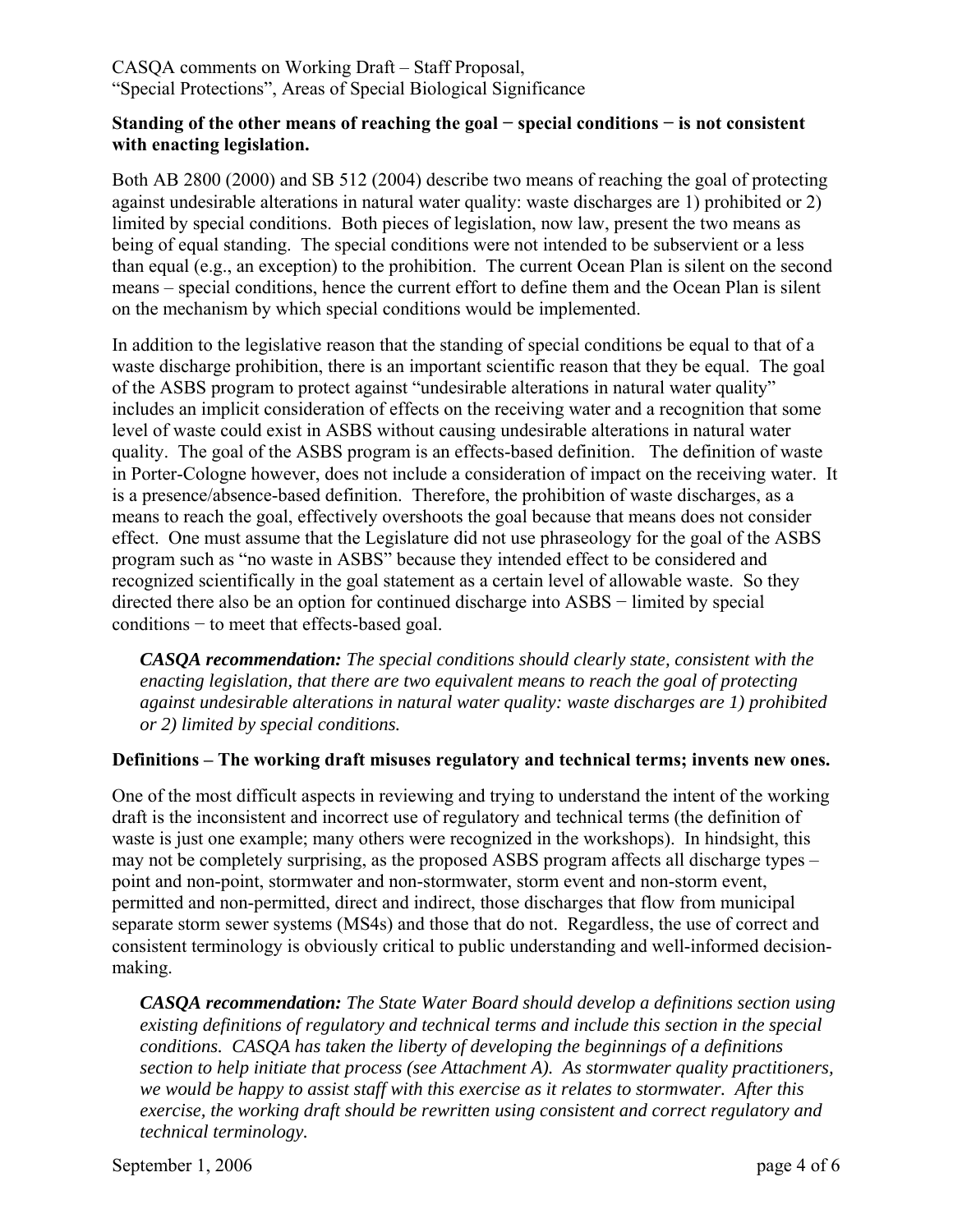*CASQA recommendation: Given the wide range of affected discharge types and geographic locations (e.g., ASBS, streams, ocean, seeps, springs) discussed, the State Water Board should develop and include in the special conditions a generalized map or drawing to complement and illustrate location-based definitions.* 

A major example of the inconsistent use of regulatory terms and the invention of new ones is the naming of staff's working draft as "Special Protections". This term is unnecessarily inconsistent with the direction from the Legislature, which stated in SB 512 (2004) that:

''Areas of special biological significance'' are a subset of state water quality protection areas, and require special protection" [emphasis added]

and that:

"waste discharges shall be prohibited or limited by the imposition of special conditions" [emphasis added]

Again, one must assume that the Legislature chose its terms for a reason. The Legislature used "special protection" merely as a descriptor and when it defined the regulatory options for discharges, used the term "special conditions".

*CASQA Recommendation: The State Water Board should use "special conditions" instead of "special protections" to be consistent with enacting legislation.* 

### **Procedures for setting water quality standards are not being followed.**

As drafted, through the use of a Reference Stream, the ASBS "Special Protections" appear to establish new numeric water quality standards. The federal regulations at 40 CFR 131 and the State Water Code both specify how permitting agencies go about establishing water quality standards. Staff's proposal to derive numeric standards from the Reference Stream and apply it to runoff and to the ASBS receiving water are completely new and have no precedent in any existing water quality standards. The Ocean Plan Table B and bacteria objectives already exist; however, they are not now routinely applied to stormwater runoff in the receiving water. In particular, Table B objectives should not be applied to stormwater prior to discharge (i.e., end-ofpipe).

Our understanding is that State Water Board staff believes these performance standards are merely an interpretation of the requirement for maintenance of "natural water quality" in ASBS. However, it is the position of CASQA that the staff's proposal creates new objectives that were never anticipated or analyzed when the ASBS were designated nor at any other time during the development of the Ocean Plan. Similarly, the "Special Protections" apply existing objectives in a manner not described in the current Ocean Plan. Staff has not followed the required procedures for implementing new standards.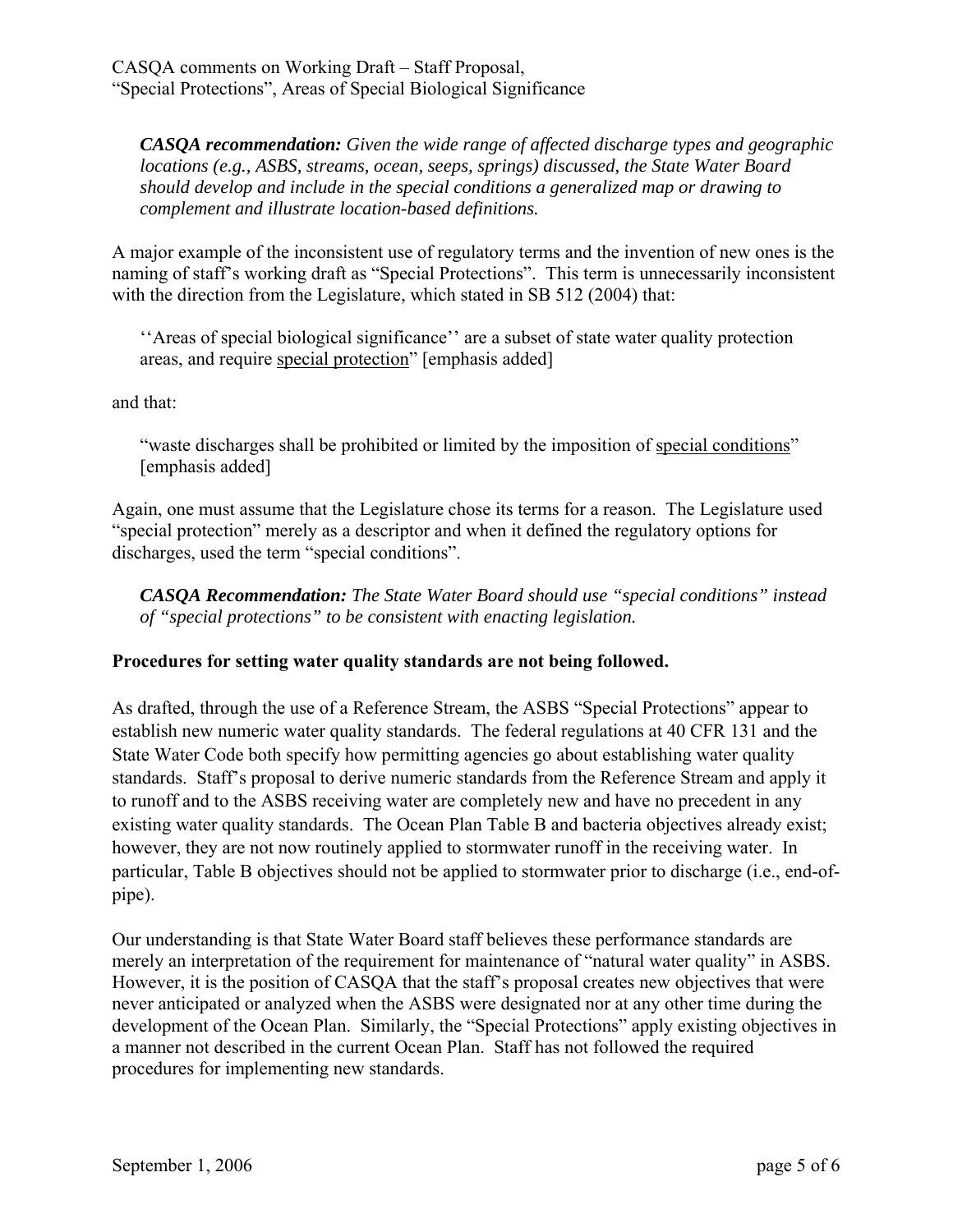*CASQA recommendation: To set new water quality standards, the State Water Board should adhere to required procedures for implementing new standards. If the State Water Board comes to considering numeric effluent limitations for stormwater in the context of the ASBS program, the State Water Board should follow the recommendations of its Blue-Ribbon Panel report.* 

These are some of our comments on this initial staff proposal. As we expressed above, until these fundamental issues of document design, organization, and definition are addressed, we feel it will be unproductive and premature to comment further the a working draft. Thank you again for the opportunity to provide early comments and we look forward to working with staff on the second draft. Please contact me at (916) 808-1434 or our Executive Director, Geoff Brosseau (650) 365-8620 if you have any questions or we can provide further assistance.

Sincerely,

William O. Barth

Bill Busath, Chair California Stormwater Quality Association

enclosure: Attachment A − Draft Suggested Functional Definitions for ASBS Management

cc: CASQA Board of Directors and Executive Program Committee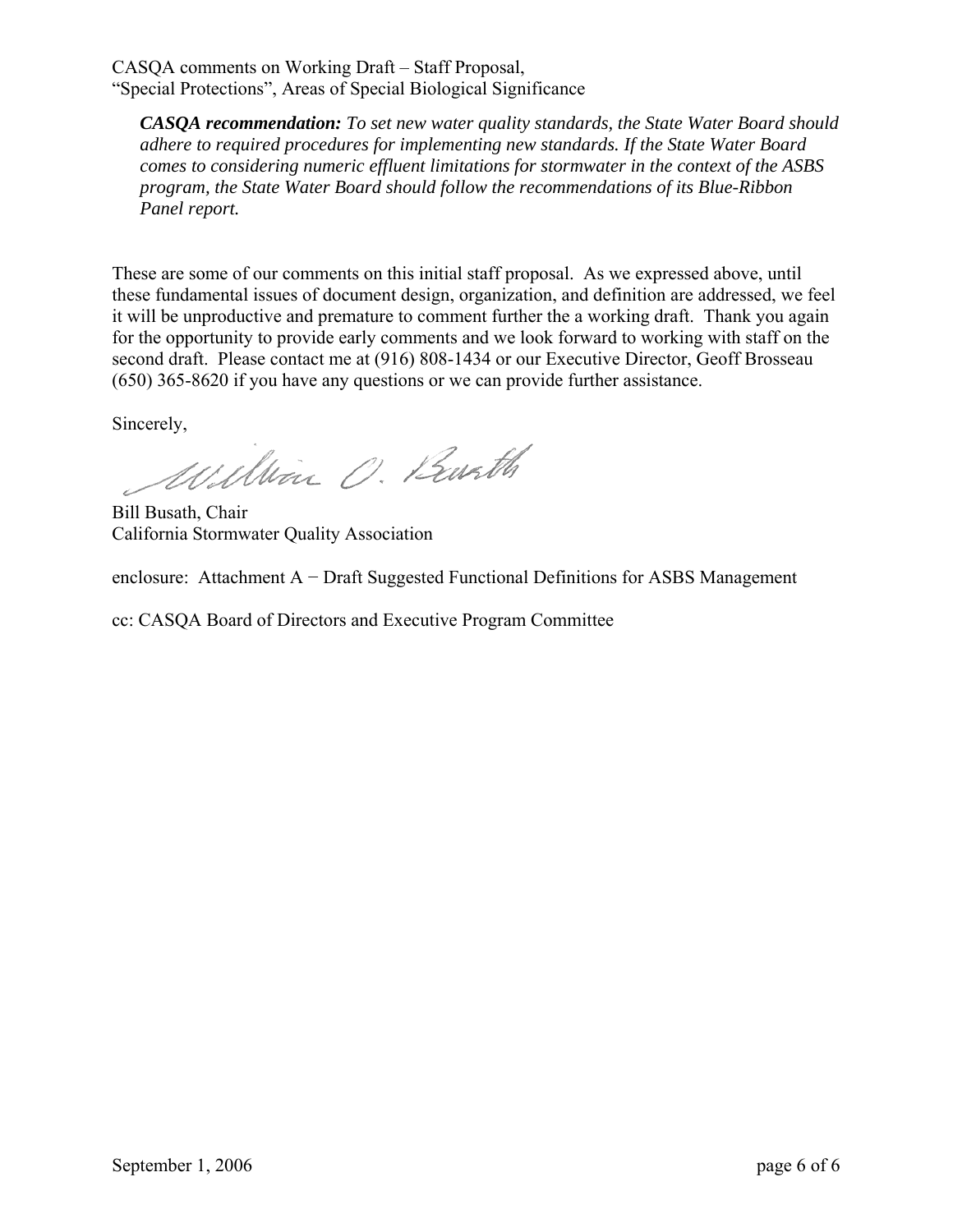#### **Attachment A Suggested Functional Definitions for ASBS Management**

CASQA strongly recommends that the special conditions provisions include an attachment for definitions. The following definitions are intended to be used to facilitate the management of ASBS in compliance with the Ocean Plan. In some cases these definitions repeat or expand on existing regulatory definitions.

**Areas of Special Biological Significance (ASBS) –** Those areas designated by the State Water Board as ocean areas requiring protection of species or biological communities to the extent that alteration of natural water quality is undesirable. All Areas of Special Biological Significance are also classified as a subset of STATE WATER QUALITY PROTECTION AREAS. (*from Ocean Plan*)

**Co-mingled** – MS4 flows that contain flows from a separate discharger not under the control of the MS4. See run-on.

**Direct discharge** – See discharge to an ASBS.

**Discharge to an ASBS** – A direct liquid-to-liquid contact from a point source to the waters of the ASBS. The return period must be greater than once per three years.

**Discharge to land** – A discharge in which the discharged liquid does not reach receiving water as a confined or surface flow.

**Discharge point** – The location at which a point source enters the receiving water.

**Discharge to a stream** – Discharge at least 100 meters from the mouth of a stream or river.

**Non-storm event runoff –** Runoff that is not a direct result of rainfall, melted snow, or other precipitation.

**Municipal Separate Storm Sewer System (MS4)** – A municipally-owned storm sewer system regulated under the Phase I or Phase II storm water program implemented in compliance with Clean Water Act section 402(p). Note that an MS4 program's boundaries are not necessarily congruent with the permittee's political boundaries.

**Non-point source** – Non-point pollution sources generally are sources that do not meet the definition of a point source. Non-point source pollution typically results from land runoff, precipitation (except those discharges regulated by an NPDES permit), atmospheric deposition, drainage, seepage, or hydrologic modification. The term "discharge of waste" in Porter-Cologne covers non-point, as well as point, sources of pollution.

<sup>\*</sup> Partial discussion draft to help initiate process of establishing clear and consistent definitions of regulatory and technical terms.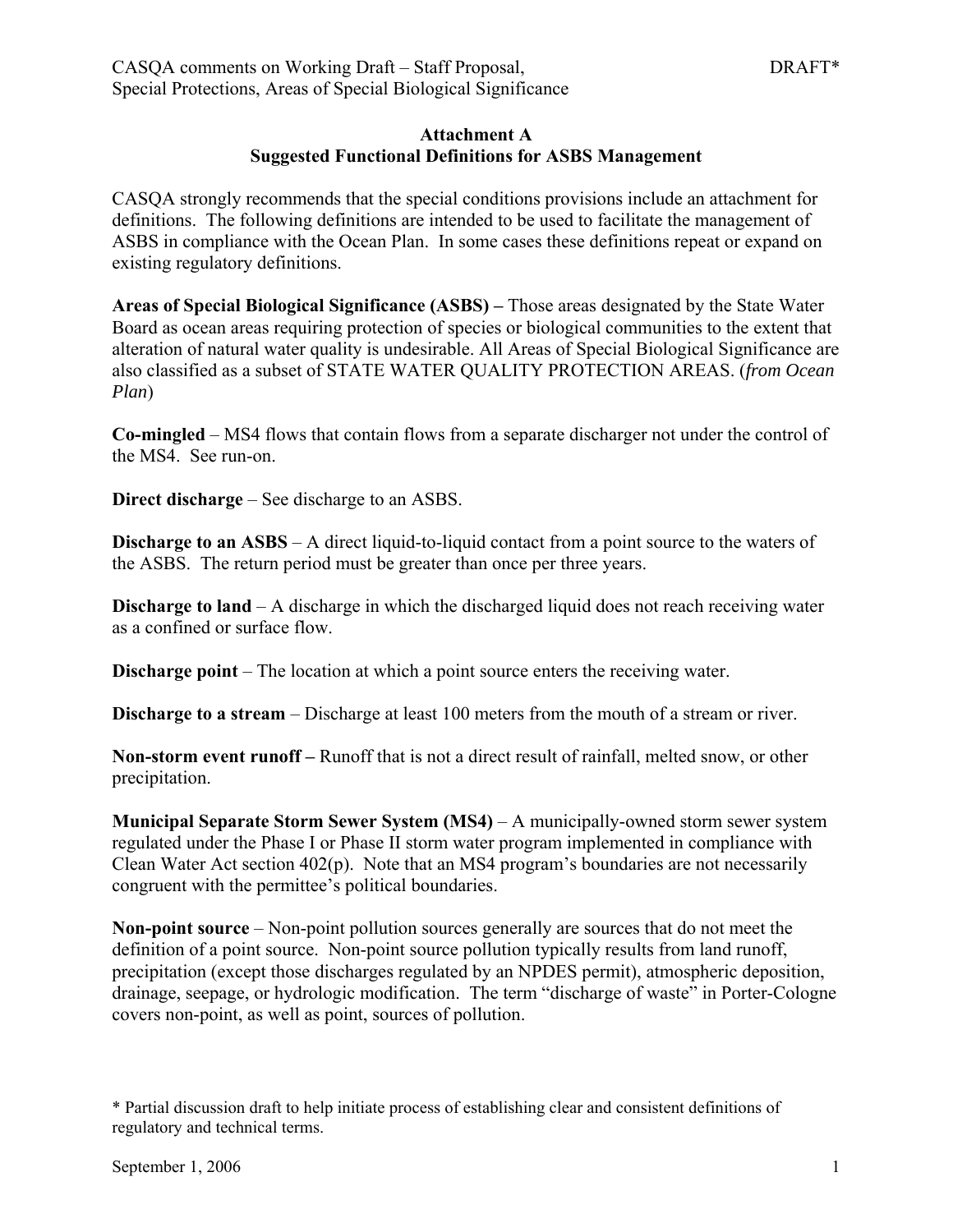**Non-storm water** – The component of liquids conveyed through an MS4 that are not completely composed of precipitation.

**Objectives** – The Ocean Plan water quality objectives including those in Tables A and B and elsewhere in Section II of the Ocean Plan.

**Point source** – "any discernible, confined, and discrete conveyance" of pollutants to a water body. The definition of discrete conveyance includes, but is not limited to, "any pipe, ditch, channel, tunnel, conduit, well, discrete fissure, container, rolling stock, concentrated animal feeding operation, landfill leachate collection system, vessel or other floating craft from which pollutants are or may be discharged." (federal def.; see addition material at 40 CFR; probably need to include all of the federal def.)

**Private storm drain** – A drain not owned by an MS4.

**Receiving water –** A natural body of water such as a stream, river, lake, or ocean, which receives storm water, wastewater, or other discharges.

**Reference stream** – To be determined

**Run-on** – Flows from a non-related source, generally upgradient, which enter an MS4.

**Sheet-flow –** Runoff that flows across land surfaces at a shallow depth relative to the crosssectional width of the flow. These types of flow may or may not enter a storm drain system before discharge to receiving waters.

**Significant difference –** Statistically significant difference in the arithmetic means of two distributions of sampling results at the 95 percent confidence level. (*from Ocean Plan*)

**Storm water runoff** – The portion of rainfall, melted snow or other precipitation that flows across the ground surface to a drain, sewer, stream, lake, pond, river, or other waterway.

Storm drains – Above- and below-ground structures for transporting stormwater to outfalls or receiving waters.

**Surf zone –** The nearshore zone between the outermost breakers and the area of the wave uprush; also called the breaker zone. (*adapted from American Heritage*)

**Total** (in reference to total metals and other constituents) – Ocean Plan objectives are given in terms of total metals (not dissolved); therefore samples should not be filtered. However, if large particles are present, the following procedure is acceptable:

*Adjust the sampling technique or location to avoid sand particles in the sample. 2. If sand and settleable grit is present in the sample, agitate the sample then allow 1-2 minutes for* 

\* Partial discussion draft to help initiate process of establishing clear and consistent definitions of regulatory and technical terms.